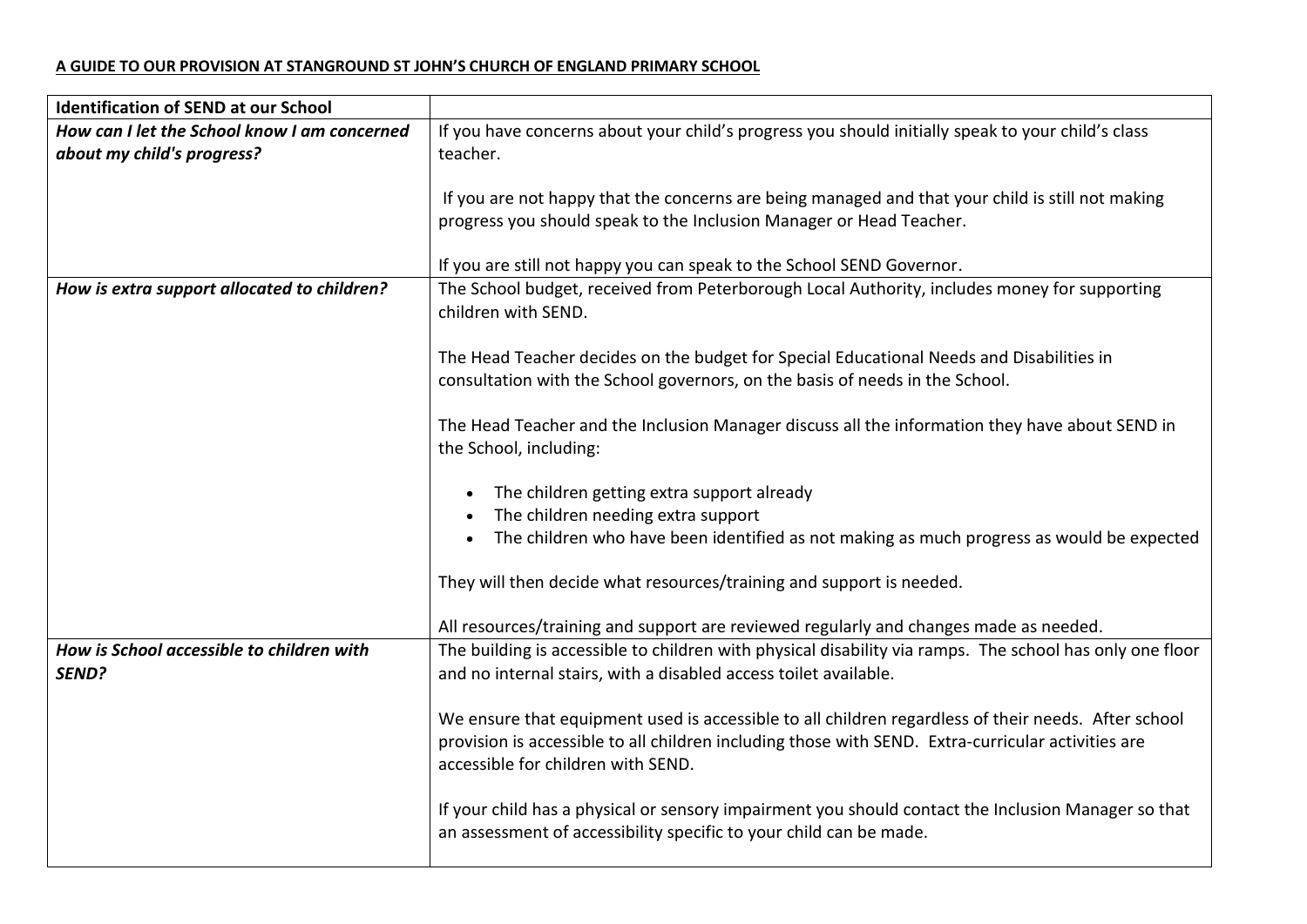| How will School inform me if they have any<br>concerns about my child's learning in School? | If your child is identified as not making progress the School will set up a meeting to discuss this with<br>you in more detail and to:                                                                                                                                           |
|---------------------------------------------------------------------------------------------|----------------------------------------------------------------------------------------------------------------------------------------------------------------------------------------------------------------------------------------------------------------------------------|
|                                                                                             | Listen to any concerns you may have too<br>Plan any additional support your child may receive<br>Discuss with you any referrals to outside professionals to support your child's learning                                                                                        |
| How will teaching be adapted for my child with<br>SEND?                                     | Class teachers plan lessons according to the specific needs of all groups of children in their class, and<br>will ensure that your child's needs are met.                                                                                                                        |
|                                                                                             | Specially trained support staff can adapt the teachers planning to support the needs of your child<br>where necessary.                                                                                                                                                           |
|                                                                                             | Specific resources/equipment and strategies will be used to support your child individually and in<br>groups.                                                                                                                                                                    |
|                                                                                             | Planning and teaching will be adapted on a daily basis if needed to meet your child's learning needs.                                                                                                                                                                            |
| How will we measure the progress of your child                                              | Your child's progress is continually monitored by his/her class teacher.                                                                                                                                                                                                         |
| in School?                                                                                  | His/her progress is reviewed formally every half term.                                                                                                                                                                                                                           |
|                                                                                             | At the end of each key stage (ie at the end of Year 2 and Year 6) all children are required to be<br>formally assessed using Standard Assessment Tests (SATS). This is something the Government<br>requires all schools to do and are the results that are published nationally. |
|                                                                                             | Children with high need will have a co-ordinated plan, which will be reviewed with your<br>involvement, every term and the plan for the next term made.                                                                                                                          |
|                                                                                             | The progress of children with a statement of SEND/EHC Plan is formally reviewed at an Annual<br>Review with all adults involved with the child's education.                                                                                                                      |
|                                                                                             | The AHT Inclusion will also check that your child is making good progress within any individual work<br>and in any group that they take part in.                                                                                                                                 |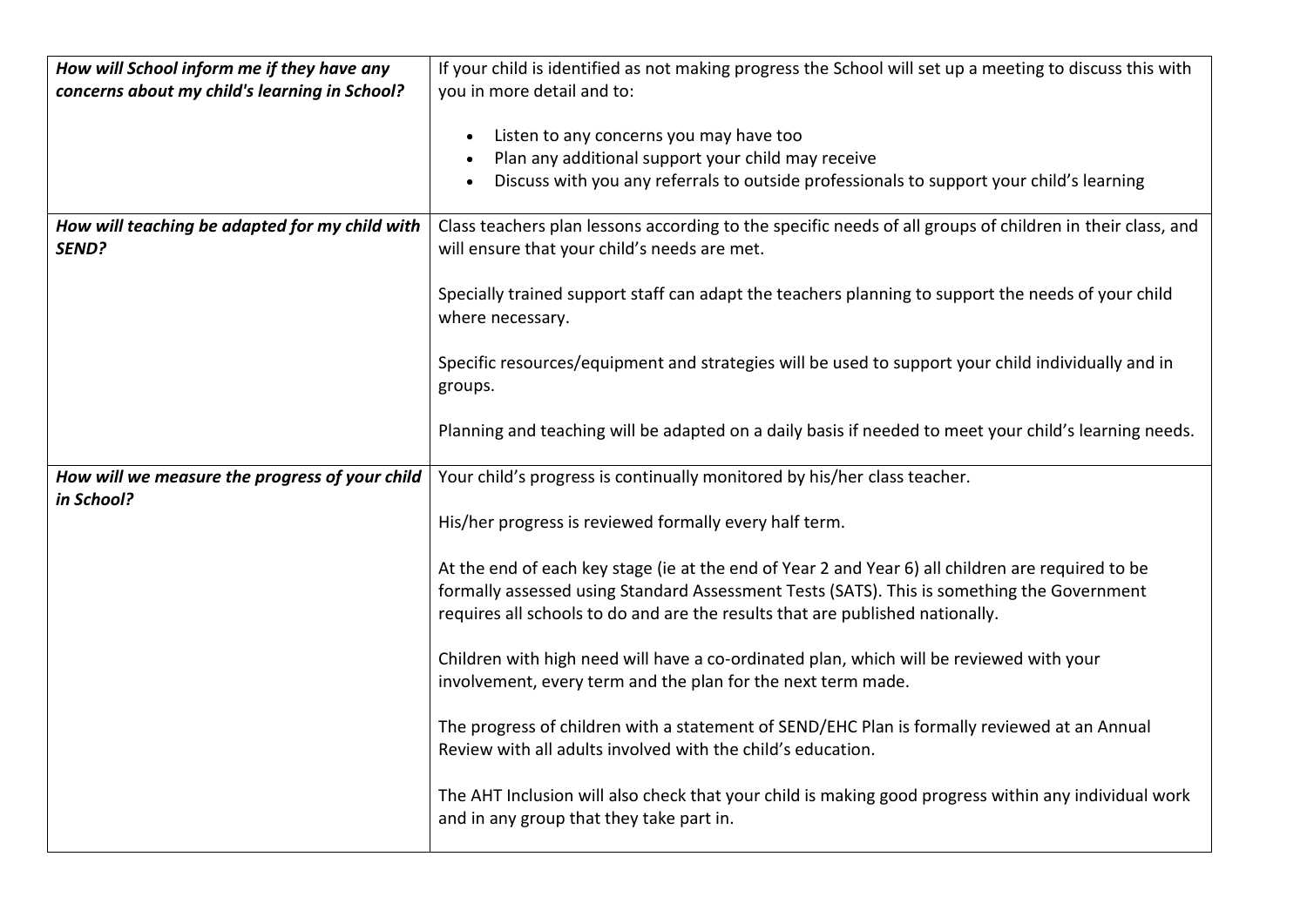| How will we support your child when moving | We recognise that transitions can be difficult for a child with SEND and take steps to ensure that any                                                                                                                                                                                                                                                                                                                                                                                                                                                                                                                                                                                                                                                                                                                          |
|--------------------------------------------|---------------------------------------------------------------------------------------------------------------------------------------------------------------------------------------------------------------------------------------------------------------------------------------------------------------------------------------------------------------------------------------------------------------------------------------------------------------------------------------------------------------------------------------------------------------------------------------------------------------------------------------------------------------------------------------------------------------------------------------------------------------------------------------------------------------------------------|
| school or class?                           | transition is a smooth as possible.                                                                                                                                                                                                                                                                                                                                                                                                                                                                                                                                                                                                                                                                                                                                                                                             |
|                                            |                                                                                                                                                                                                                                                                                                                                                                                                                                                                                                                                                                                                                                                                                                                                                                                                                                 |
|                                            | If your child is moving child to another school:                                                                                                                                                                                                                                                                                                                                                                                                                                                                                                                                                                                                                                                                                                                                                                                |
|                                            | We will contact the school SENCO and ensure he/she knows about any special arrangements<br>or support that need to be made for your child<br>We will make sure that all records about your child are passed on as soon as possible                                                                                                                                                                                                                                                                                                                                                                                                                                                                                                                                                                                              |
|                                            | When moving classes in school:                                                                                                                                                                                                                                                                                                                                                                                                                                                                                                                                                                                                                                                                                                                                                                                                  |
|                                            | Information will be passed on to the new class teacher IN ADVANCE and in most cases, a<br>planning meeting will take place with the new teacher. All class profiles and co-ordinated<br>plans will be shared with the new teacher.<br>If your child would be helped by a book to support them understand moving on then it will<br>be made for them.<br>If your child needs additional emotional support they will receive group or individual<br>sessions, as appropriate with the Wellbeing Leader.                                                                                                                                                                                                                                                                                                                           |
|                                            | Year 6                                                                                                                                                                                                                                                                                                                                                                                                                                                                                                                                                                                                                                                                                                                                                                                                                          |
|                                            | The Inclusion Manager will contact the SENCO of the secondary school and any outside<br>$\bullet$<br>agencies supporting your child. A transition plan will be made in consultation with all<br>professionals and your child's needs and records will be shared with the secondary school in<br>the spring term to enable careful transition.<br>Your child will do focused learning about aspects of transition to support their understanding<br>of the changes ahead<br>Where possible your child will visit their new school on several occasions and in some cases<br>$\bullet$<br>staff from the new school will visit your child in this school<br>If your child needs lots of support to work through any anxiety they may have they will<br>$\bullet$<br>receive 1:1 or small group support from the wellbeing leader. |
|                                            |                                                                                                                                                                                                                                                                                                                                                                                                                                                                                                                                                                                                                                                                                                                                                                                                                                 |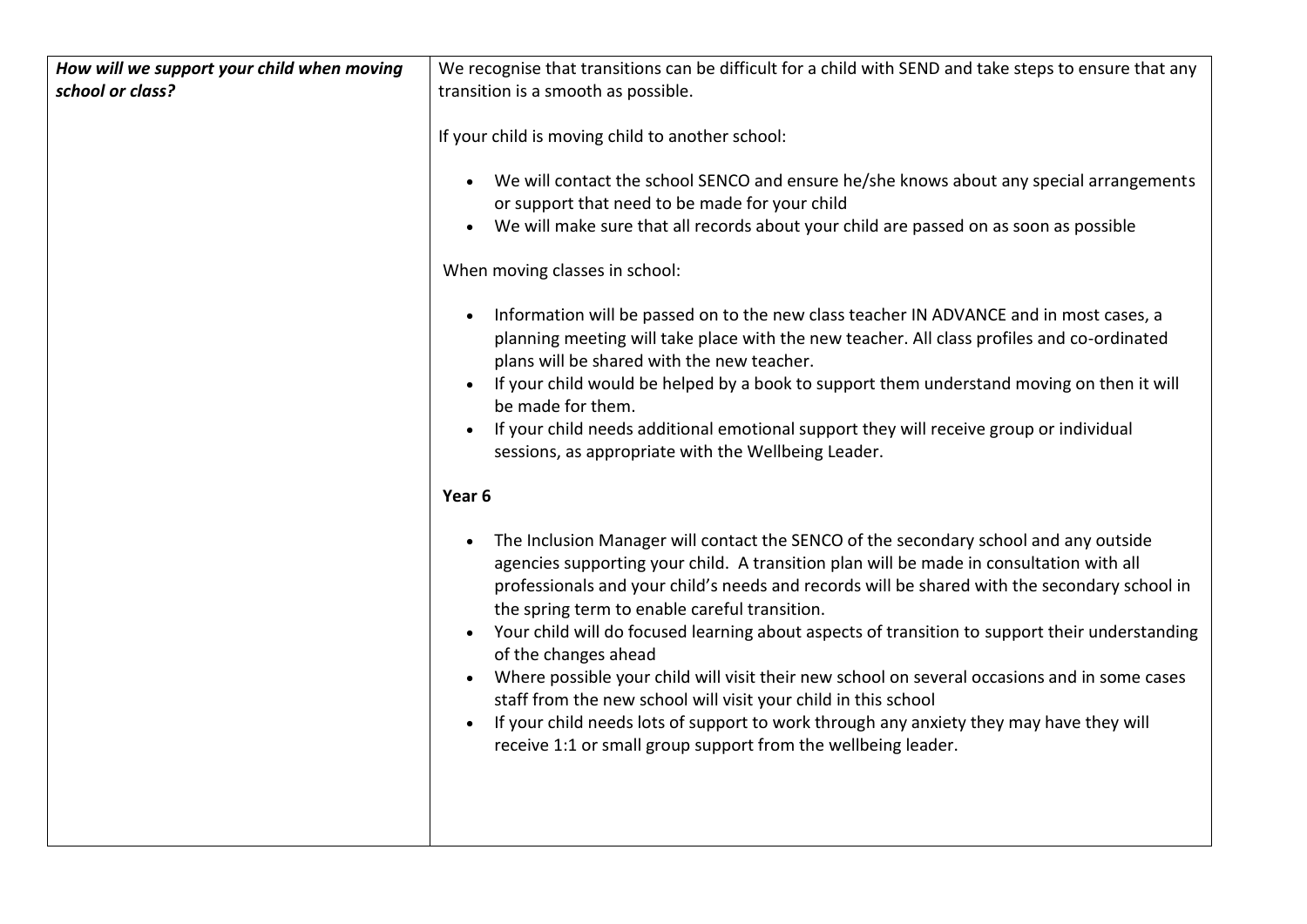| What resources are available in School to      | School provide a variety of equipment to support children and aim to make these a part of the                                                                                                                                                                                                                                                                                                                                                                                                                                                                                                                                                                                                                                                                                                                                                                                                                                                                                                                                                                                                                                     |
|------------------------------------------------|-----------------------------------------------------------------------------------------------------------------------------------------------------------------------------------------------------------------------------------------------------------------------------------------------------------------------------------------------------------------------------------------------------------------------------------------------------------------------------------------------------------------------------------------------------------------------------------------------------------------------------------------------------------------------------------------------------------------------------------------------------------------------------------------------------------------------------------------------------------------------------------------------------------------------------------------------------------------------------------------------------------------------------------------------------------------------------------------------------------------------------------|
| support children with SEND?                    | normal classroom environment and encourage children to independently access support equipment.                                                                                                                                                                                                                                                                                                                                                                                                                                                                                                                                                                                                                                                                                                                                                                                                                                                                                                                                                                                                                                    |
|                                                | We currently offer:<br>Variety of pencil grips to support handwriting<br>Adapted rulers for children with coordination difficulties<br>Pop up screens to reduce visual stimulus and aid concentration.<br>Varity of highly visual timers to support concentration.<br>Sensory equipment such as wiggle cushions, fiddle toys, discrete chew toys, sensory putty,<br>balance equipment and weighted lap/ shoulder rests.<br>Access to laptops and IPads to support independent learning and recording.<br>Sound buttons and Dictaphones to enable children with literacy difficulties to work<br>independently.<br>Intervention programme resources including: Write form the start (to support handwriting<br>development), first class at number (a maths catch up program), better reading (reading<br>catch up program), Beat dyslexia (a program to support children with literacy difficulties, not<br>just children with a dyslexia diagnosis), and Dyslexia style.<br>Please note that School design interventions to match children's needs and the above commercially<br>available interventions may not always be used. |
|                                                |                                                                                                                                                                                                                                                                                                                                                                                                                                                                                                                                                                                                                                                                                                                                                                                                                                                                                                                                                                                                                                                                                                                                   |
| What services are available to children with a | Directly funded by the school:                                                                                                                                                                                                                                                                                                                                                                                                                                                                                                                                                                                                                                                                                                                                                                                                                                                                                                                                                                                                                                                                                                    |
| <b>SEND in School?</b>                         |                                                                                                                                                                                                                                                                                                                                                                                                                                                                                                                                                                                                                                                                                                                                                                                                                                                                                                                                                                                                                                                                                                                                   |
|                                                | Wellbeing lead (previously known as Learning Mentor), providing emotional support<br>$\bullet$<br>including counselling from April 2015.<br>Inclusion manager to oversee all SEND provision<br>Educational Psychology services, we buy this service from the local authority or from private<br>psychologists depending on the needs of your child and availability of professionals, this<br>enables school to make sure children are seen quickly and by a high quality professional. All<br>psychologists used in school are registered with the Health Professionals Council and the<br>British Psychological society.<br>Sensory circuits, run by a trained Teaching assistant using specialist equipment.                                                                                                                                                                                                                                                                                                                                                                                                                   |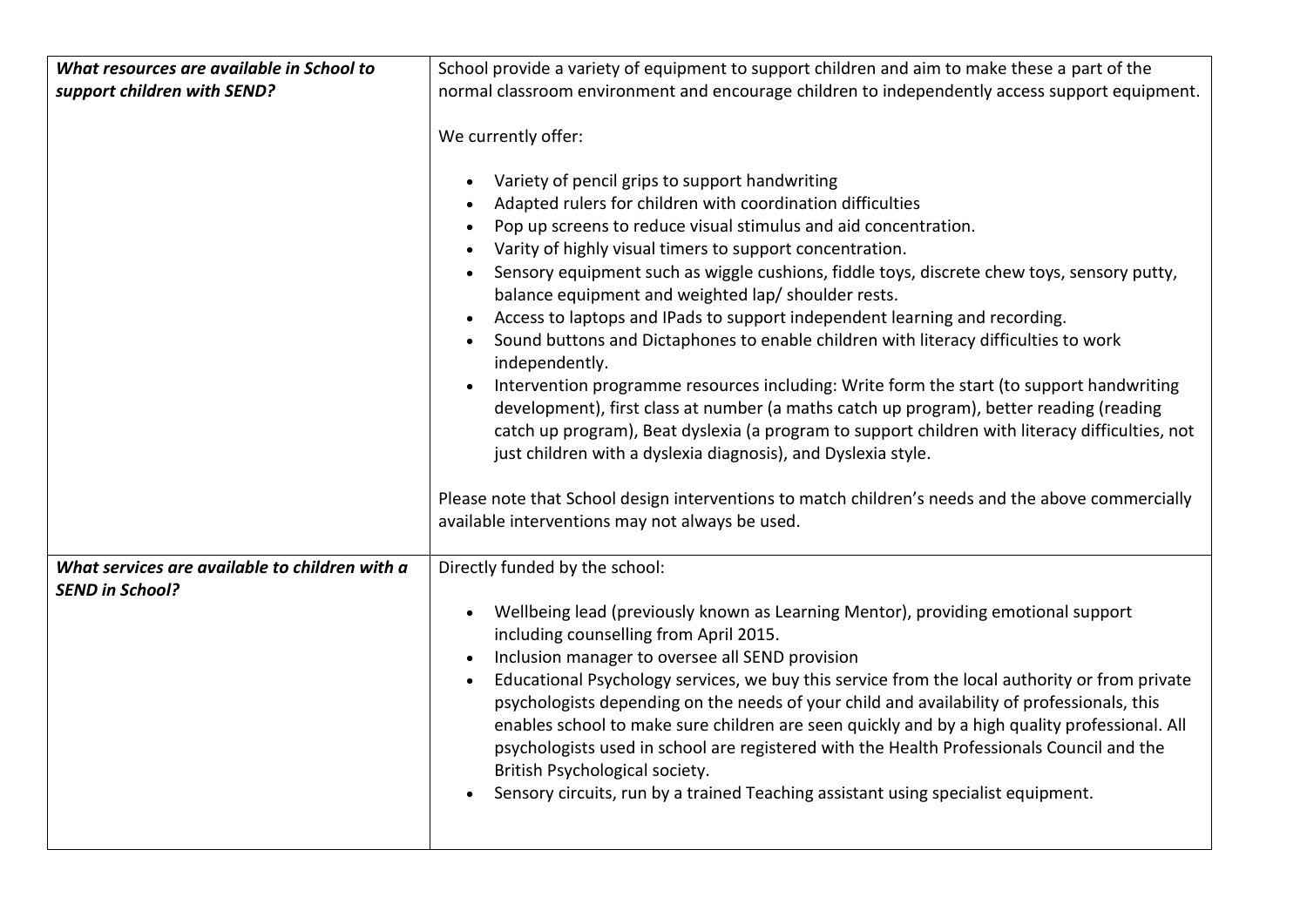|                                                      | Paid for centrally by Peterborough Local Authority but delivered in School:<br><b>Autism Outreach Service</b><br>Sensory Service for children with visual or hearing needs<br>Speech and Language Therapy (provided by Health but paid for by the Local Authority)<br>Provided and paid for by the Health Service (Peterborough NHS Trust) but delivered in School:<br><b>School Nurse</b><br>$\bullet$<br><b>Occupational Therapy</b><br>Physiotherapy                                                                                                                                                                                                                                                                                                                                                                                                                                                                                                                                                                                                                                                           |
|------------------------------------------------------|-------------------------------------------------------------------------------------------------------------------------------------------------------------------------------------------------------------------------------------------------------------------------------------------------------------------------------------------------------------------------------------------------------------------------------------------------------------------------------------------------------------------------------------------------------------------------------------------------------------------------------------------------------------------------------------------------------------------------------------------------------------------------------------------------------------------------------------------------------------------------------------------------------------------------------------------------------------------------------------------------------------------------------------------------------------------------------------------------------------------|
| What support is available for children with<br>SEND? | Class teacher input via excellent targeted classroom teaching also known as Quality First<br>Teaching. For your child this would mean:<br>That the teacher has the highest possible expectations for your child and all pupils in their<br>$\bullet$<br>class<br>That all teaching is based on building on what your child already knows, can do and can<br>understand<br>Different learning experiences and teaching methods are in place so that your child is fully<br>involved in learning in class. This may involve things like using practical learning experiences,<br>providing different ways of recording their work, visual aids etc<br>Specific strategies (which may be suggested by the SENCO or outside professionals) are in<br>place to support your child to learn<br>Your child's teacher will have carefully checked on your child's progress and will have decided<br>that your child has gap in their understanding/learning and needs some extra support to help<br>them make the best possible progress. This may be addressed through targeted teaching or<br>specific small group work |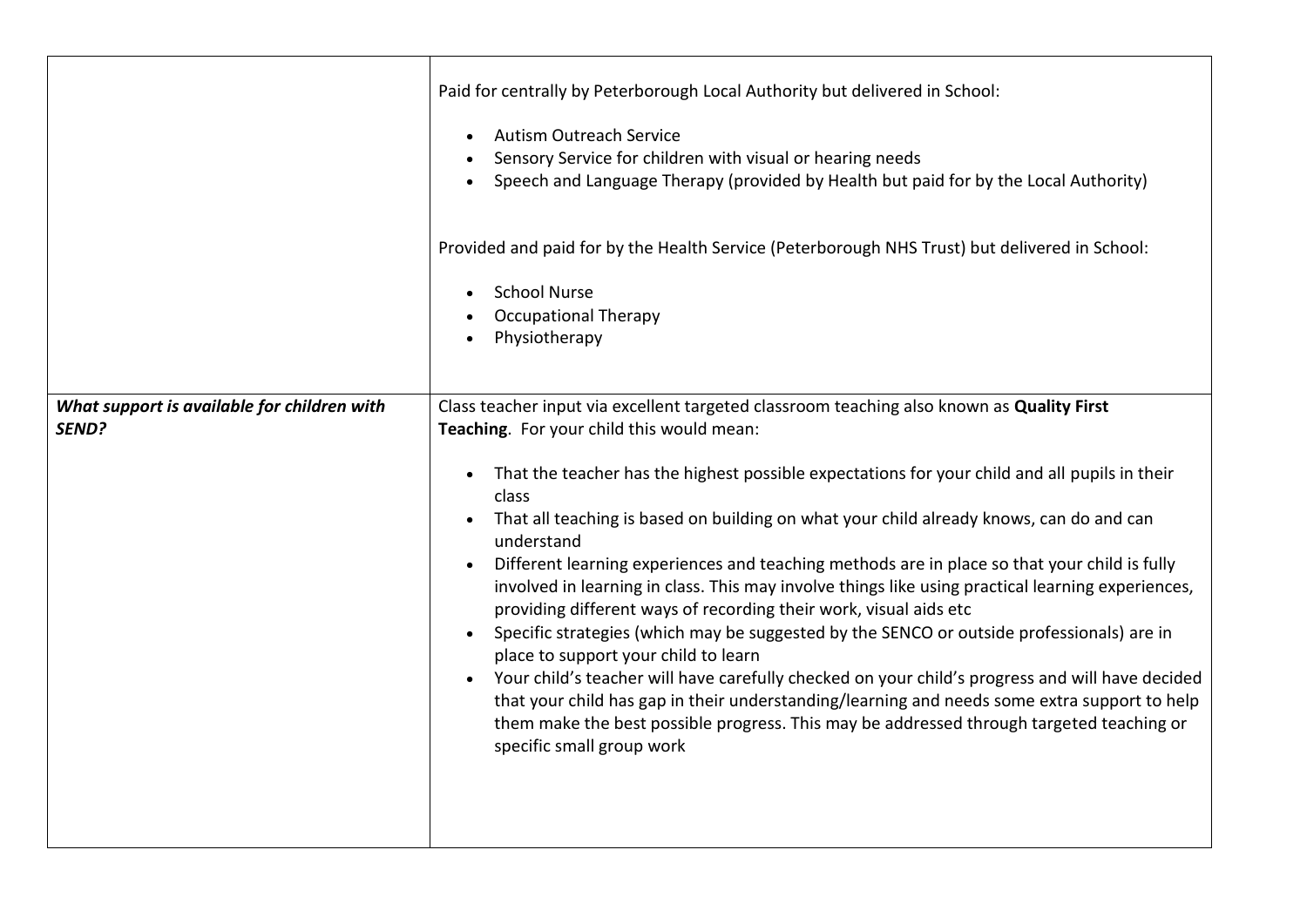| All children in school should be getting this as a part of excellent classroom practice when needed.<br>Many children will receive short programs of support to address gaps in their learning and this is not<br>an indication that your child has special educational needs. |
|--------------------------------------------------------------------------------------------------------------------------------------------------------------------------------------------------------------------------------------------------------------------------------|
| Specific group work with in a smaller group of children. This group, often called Intervention groups<br>by schools, may be:                                                                                                                                                   |
| Run in the classroom or outside<br>Run by a teacher or most often a Teaching assistant who has had training to run these groups                                                                                                                                                |
| For your child this would mean:                                                                                                                                                                                                                                                |
| He/ She will engage in group sessions with specific targets to help him/her to make more<br>progress                                                                                                                                                                           |
| A Learning Support Assistant/teacher or outside professional (like a Speech and Language<br>$\bullet$<br>Therapist) will run these small group sessions using the teacher's plan                                                                                               |
| This type of support is available for any child who has specific gaps in their understanding of a<br>subject/area of learning.                                                                                                                                                 |
| Specialist groups run by outside agencies eg Speech and Language Therapy OR Occupational<br>Therapy groups AND/OR Individual support for your child of less than 20 hours in school.                                                                                           |
| Individual Profile/Coordinated plan which means they have been identified by the class<br>teacher/Inclusion Manager as needing some extra specialist support in School from a professional<br>outside the School. This may be from:                                            |
| Local Authority central services such as the ASD Outreach Team or Sensory Service (for<br>$\bullet$<br>students with a hearing or visual need)                                                                                                                                 |
| Outside agencies such as the Speech and Language therapy (SALT) Service                                                                                                                                                                                                        |
|                                                                                                                                                                                                                                                                                |
|                                                                                                                                                                                                                                                                                |
|                                                                                                                                                                                                                                                                                |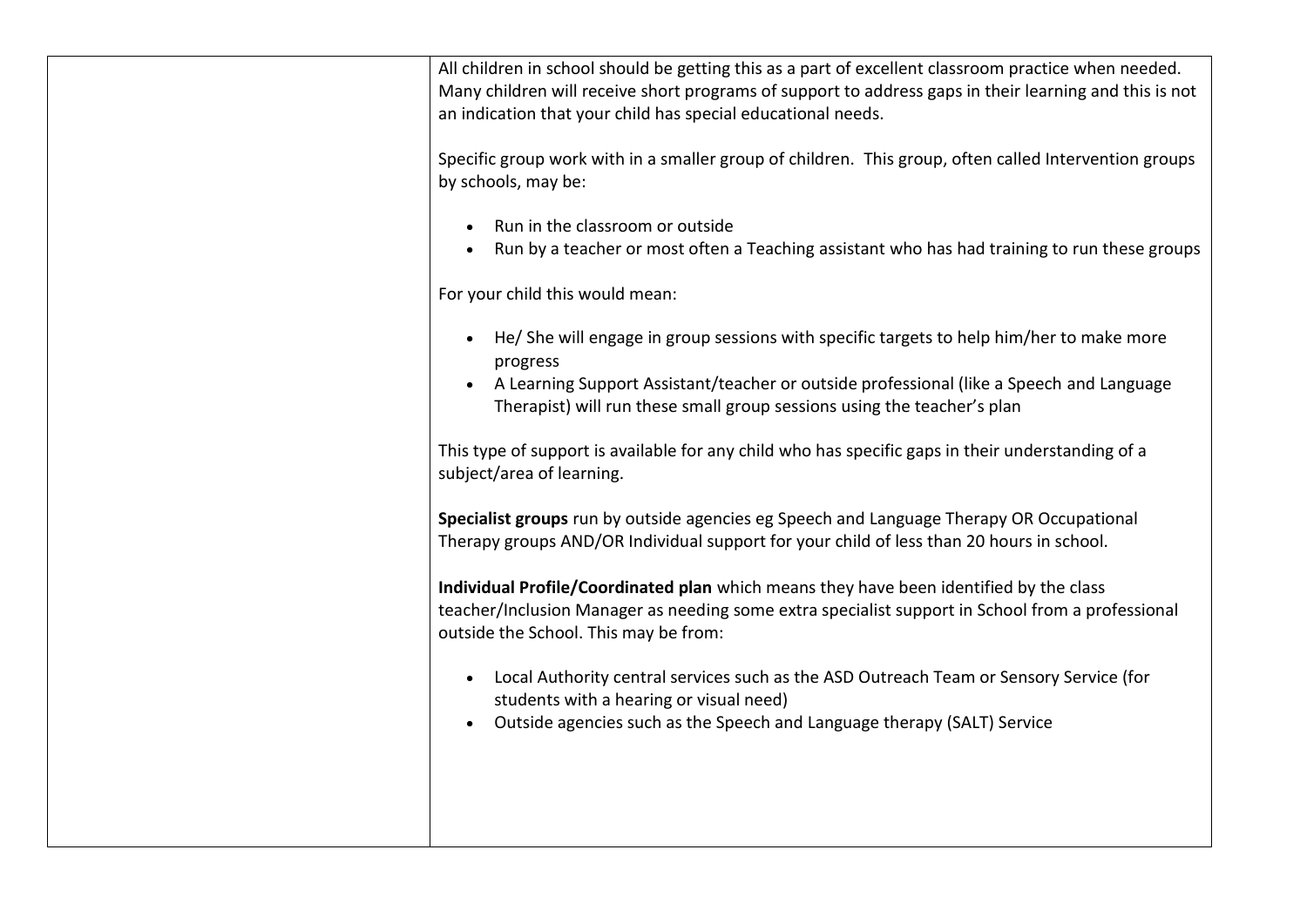| For your child this would mean:                                                                                                                                                                                                                                                                                                                                                                                                                                                                                                                                                                                                                                                                                                                                                                                                        |
|----------------------------------------------------------------------------------------------------------------------------------------------------------------------------------------------------------------------------------------------------------------------------------------------------------------------------------------------------------------------------------------------------------------------------------------------------------------------------------------------------------------------------------------------------------------------------------------------------------------------------------------------------------------------------------------------------------------------------------------------------------------------------------------------------------------------------------------|
| Your child will have been identified by the class teacher/Inclusion manager (or you will have<br>raised your worries) as needing more specialists input instead of or in addition to quality first<br>teaching and intervention groups.<br>You will be asked to come to a meeting to discuss your child's progress and help plan possible<br>ways forward.<br>You may be asked to give your permission for the school to refer your child to a specialist<br>professional e.g. a Speech and Language Therapist or Educational Psychologist. This will help<br>the school and yourself understand your child's particular needs better and be able to<br>support them better in school.<br>The specialist professional will work with your child to understand their needs and make<br>$\bullet$<br>recommendations, which may include: |
| Making changes to the way your child is supported in class e.g. some individual support or changing<br>some aspects of teaching to support them better<br>Support to set better targets which will include their specific expertise<br>A group run by school staff under the guidance of the outside professional eg a social skills group<br>A group or individual work with outside professional                                                                                                                                                                                                                                                                                                                                                                                                                                     |
| The school may suggest that your child needs some agreed individual support in School. They will tell<br>you how the support will be used and what strategies will be put in place. This type of support is<br>available for children with specific barriers to learning that cannot be overcome through Quality First<br>Teaching and intervention groups.                                                                                                                                                                                                                                                                                                                                                                                                                                                                            |
| Specified Individual support for your child of more than 20 hours in school.                                                                                                                                                                                                                                                                                                                                                                                                                                                                                                                                                                                                                                                                                                                                                           |
| This is usually provided via a Statement of Special Educational Needs or an Education, Health and<br>Care Plan (EHCP). This means your child will have been identified by the class teacher/Inclusion<br>Manager, as needing a particularly high level of individual or small group teaching (more than 20<br>hours a week) which cannot be provided from the budget available to the school.                                                                                                                                                                                                                                                                                                                                                                                                                                          |
|                                                                                                                                                                                                                                                                                                                                                                                                                                                                                                                                                                                                                                                                                                                                                                                                                                        |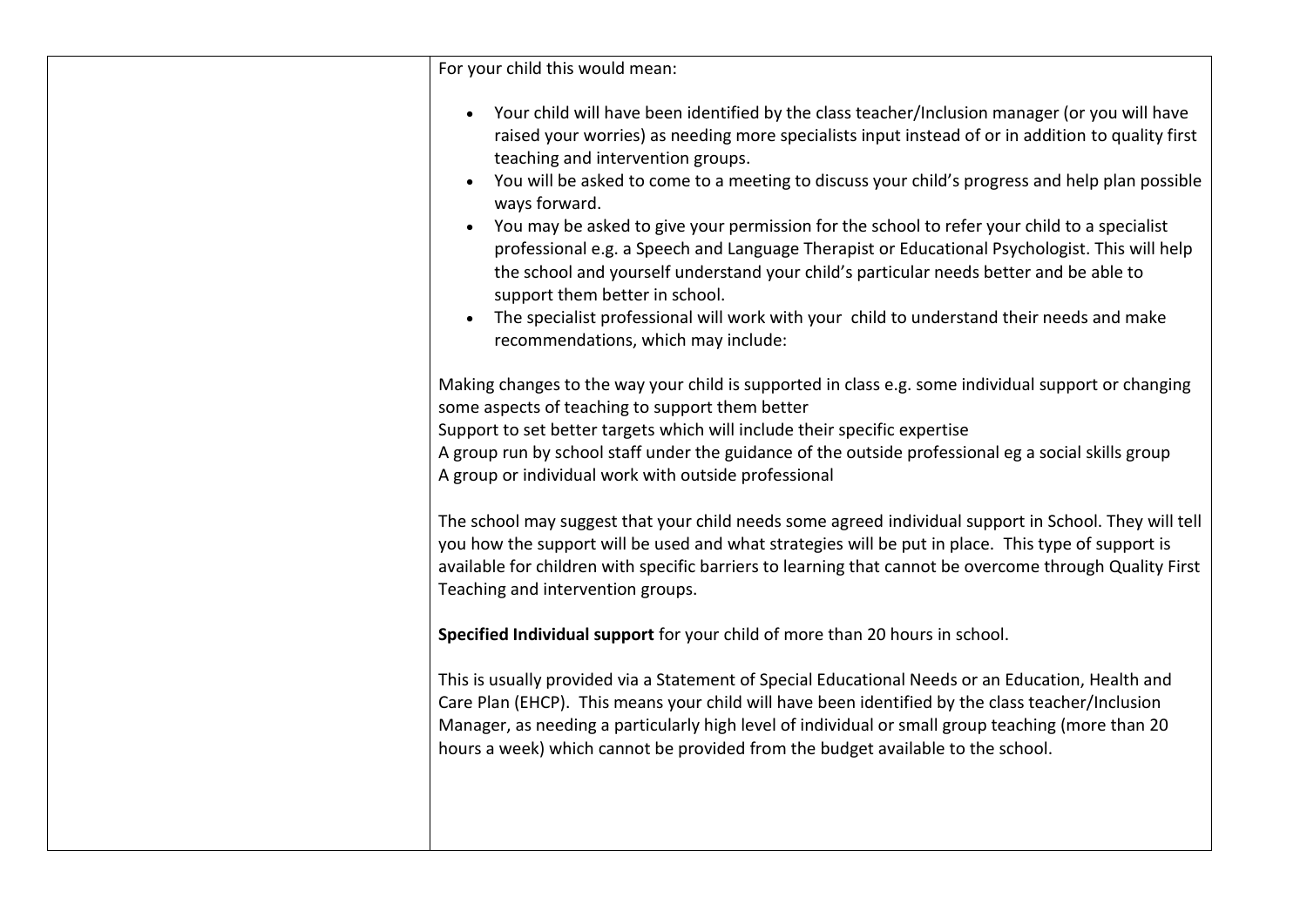| Usually your child will also need specialist support in school from a professional outside the school.<br>This may be from:<br>Local Authority central services such as the ASD Outreach Team or Sensory Service (for                                                                                                                                                                                                                                                                                                                                                                                                                                                                                                                                                                                                                                                                                                                                                                                                                                                                                                                                                                                                                                                                                                                                                                                                                                                                                                                                                                                                                                                                                                                                                                                                                                                                                                                                                                                                                                                                            |
|--------------------------------------------------------------------------------------------------------------------------------------------------------------------------------------------------------------------------------------------------------------------------------------------------------------------------------------------------------------------------------------------------------------------------------------------------------------------------------------------------------------------------------------------------------------------------------------------------------------------------------------------------------------------------------------------------------------------------------------------------------------------------------------------------------------------------------------------------------------------------------------------------------------------------------------------------------------------------------------------------------------------------------------------------------------------------------------------------------------------------------------------------------------------------------------------------------------------------------------------------------------------------------------------------------------------------------------------------------------------------------------------------------------------------------------------------------------------------------------------------------------------------------------------------------------------------------------------------------------------------------------------------------------------------------------------------------------------------------------------------------------------------------------------------------------------------------------------------------------------------------------------------------------------------------------------------------------------------------------------------------------------------------------------------------------------------------------------------|
| students with a hearing or visual need)<br>Outside agencies such as the Speech and Language therapy (SALT) Service<br>$\bullet$                                                                                                                                                                                                                                                                                                                                                                                                                                                                                                                                                                                                                                                                                                                                                                                                                                                                                                                                                                                                                                                                                                                                                                                                                                                                                                                                                                                                                                                                                                                                                                                                                                                                                                                                                                                                                                                                                                                                                                  |
| For your child this would mean:                                                                                                                                                                                                                                                                                                                                                                                                                                                                                                                                                                                                                                                                                                                                                                                                                                                                                                                                                                                                                                                                                                                                                                                                                                                                                                                                                                                                                                                                                                                                                                                                                                                                                                                                                                                                                                                                                                                                                                                                                                                                  |
| The school (or you) can request that the Local Authority carry out a statutory assessment of<br>$\bullet$<br>your child's needs. This is a legal process which sets out the amount of support that will be<br>provided for your child. From September 2014 all new applications will be for the new ECHP,<br>however existing statements of Special needs will continue and will be transferred onto the<br>new ECHP in a phased 4 year plan. Please be assured if your child already has a statement of<br>special needs their support will continue and will not be interrupted.<br>After the school have sent in the request to the Local Authority (with a lot of information<br>about your child, including some from you), they will decide whether they think your child's<br>needs (as described in the paperwork provided), seem complex enough to need an ECHP. If<br>this is the case they will ask you and all professionals involved with your child to write a<br>report outlining your child's needs. If they do not think your child needs this, they will ask the<br>school to continue with the support in a coordinated plan.<br>After the reports have all been sent in the Local Authority will decide if your child's needs are<br>severe, complex and lifelong and that they need more than 20 hours of support in school to<br>make good progress. If this is the case they will write a Statement of Special Educational<br>Needs or an EHCP. If this is not the case, they will ask the school to continue with the support<br>in a school funded coordinated plan and also set up a meeting in school to ensure a plan is in<br>place to ensure your child makes as much progress as possible.<br>The Statement or EHCP will outline the number of hours of individual/small group support<br>your child will receive from the LA and how the support should be used and what strategies<br>must be put in place. It will also have long and short term goals for your child.<br>An additional adult may be used to support your child with whole class learning, run |
| individual programmes or run small groups including your child. Children will not be allocated<br>a specific adult and support will include working with the class teacher.                                                                                                                                                                                                                                                                                                                                                                                                                                                                                                                                                                                                                                                                                                                                                                                                                                                                                                                                                                                                                                                                                                                                                                                                                                                                                                                                                                                                                                                                                                                                                                                                                                                                                                                                                                                                                                                                                                                      |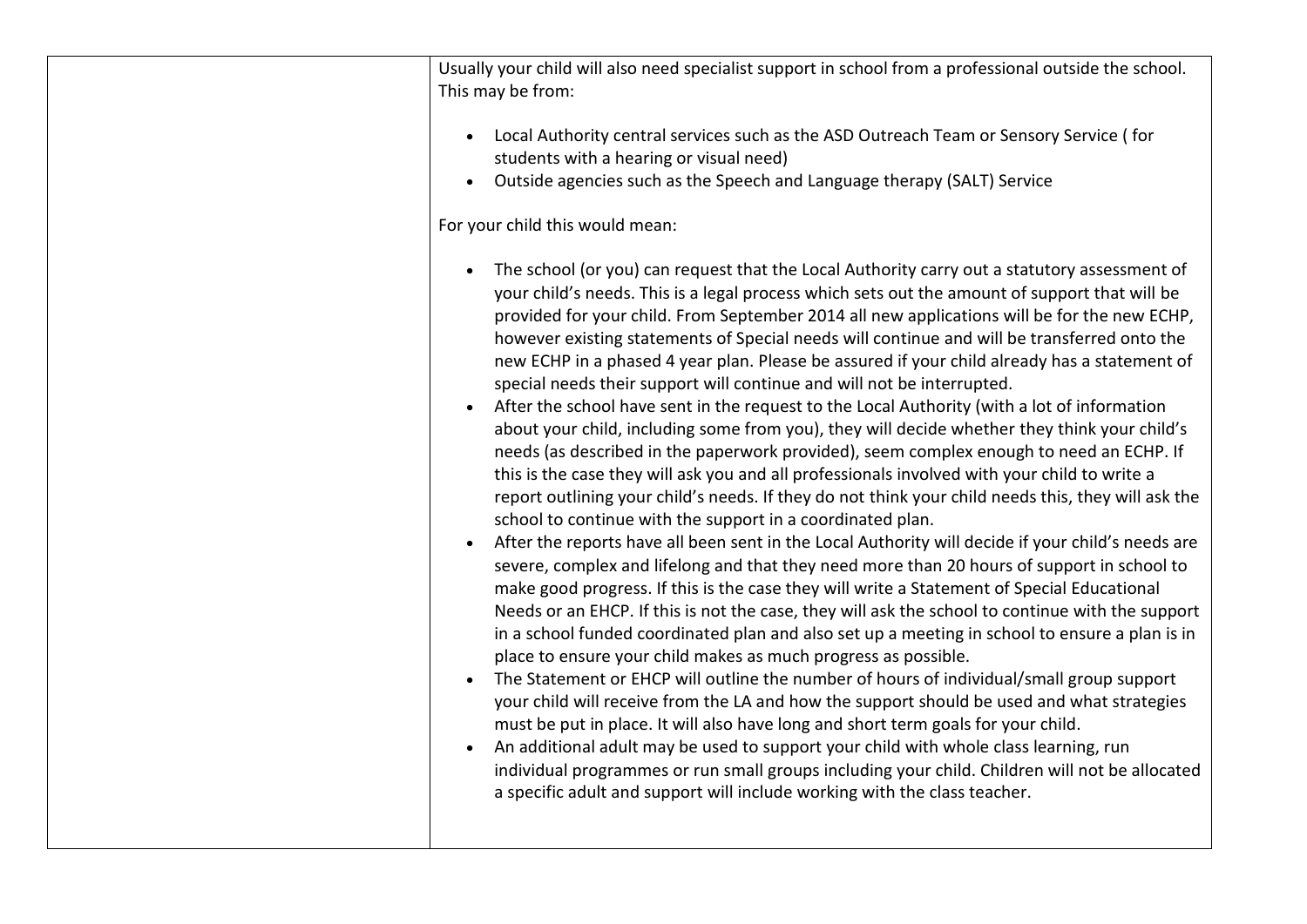|                                                                        | This type of support is available for children whose learning needs are:                                                                                                                                                            |
|------------------------------------------------------------------------|-------------------------------------------------------------------------------------------------------------------------------------------------------------------------------------------------------------------------------------|
|                                                                        | Severe, complex and lifelong                                                                                                                                                                                                        |
|                                                                        | Need more than 20 hours of support in school                                                                                                                                                                                        |
|                                                                        |                                                                                                                                                                                                                                     |
| What support is available to parents/carers of<br>a child with a SEND? | The class teacher is regularly available to discuss your child's progress or any concerns you may have<br>and to share information about what is working well at home and School so similar strategies can be<br>used.              |
|                                                                        | The Inclusion Manager is available to meet with you to discuss your child's progress or any<br>concerns/worries you may have.                                                                                                       |
|                                                                        | The wellbeing Leader is available to meet with you to discuss your child's emotional support.                                                                                                                                       |
|                                                                        | All information from outside professionals will be discussed with you with the person involved<br>directly, or where this is not possible, in a report.                                                                             |
|                                                                        | Your child's support is reviewed with your involvement each term.                                                                                                                                                                   |
|                                                                        | Homework will be adjusted as needed to your child's individual needs.                                                                                                                                                               |
|                                                                        | A home/school contact book may be used to support communication with you, when this has been<br>agreed to be useful for you and your child.                                                                                         |
| What training do staff have to support children<br>with SEND?          | The Inclusion Manager's role is to support the class teacher in planning for children with SEND.                                                                                                                                    |
|                                                                        | The School has a training plan for all staff to improve the teaching and learning of children including<br>those with SEND. This includes whole school training on SEND issues such as ASD and Speech and<br>Language difficulties. |
|                                                                        | Individual teachers and support staff attend training courses run by outside agencies that are<br>relevant to the needs of specific children in their class                                                                         |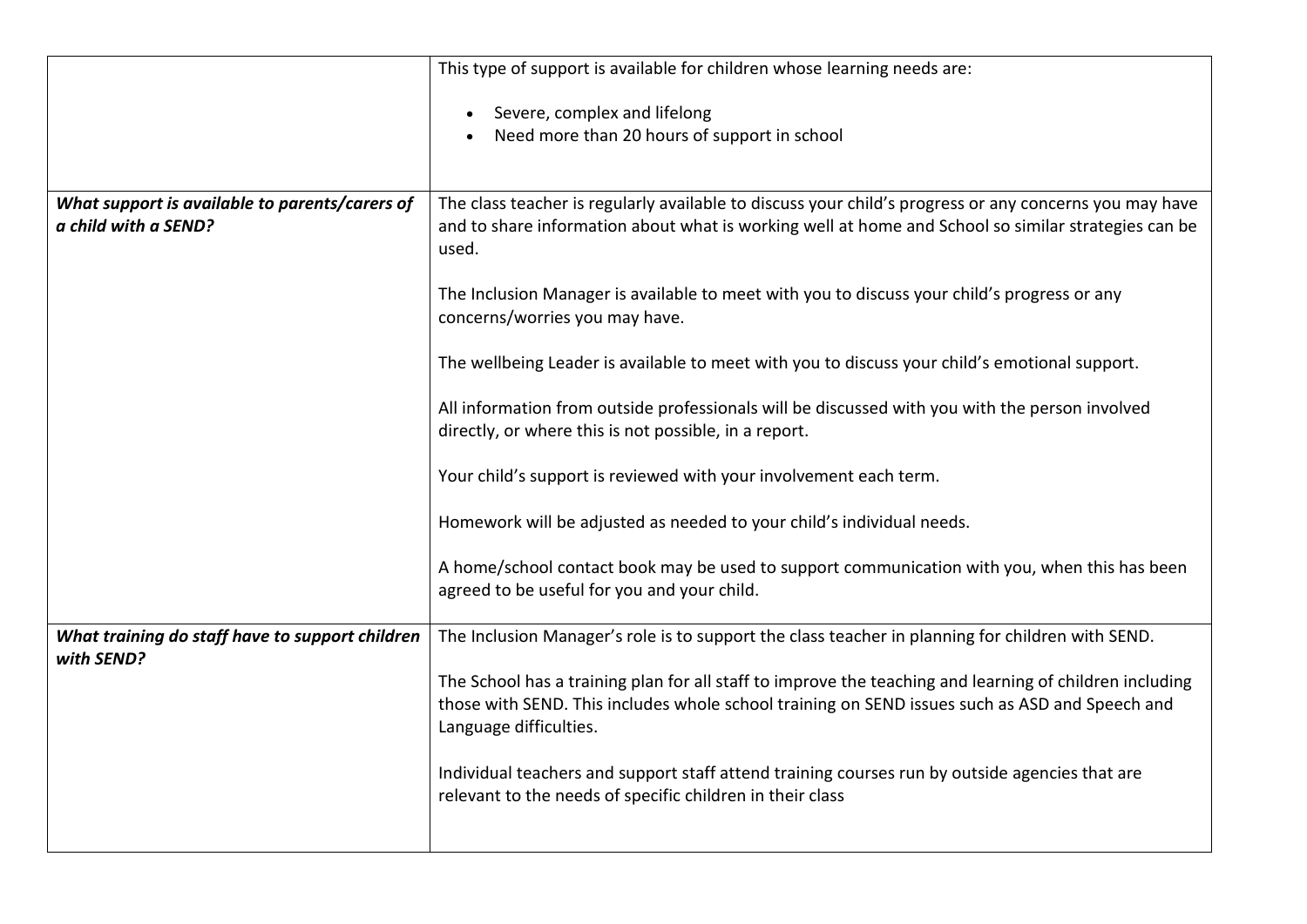| Who are the best people to talk to in School | The Inclusion Manager - Mrs Clare Barham                                                                                                                                                |
|----------------------------------------------|-----------------------------------------------------------------------------------------------------------------------------------------------------------------------------------------|
| about my child's needs?                      | Responsible for co-ordinating all the support for children with special educational needs or                                                                                            |
|                                              | disabilities (SEND) and developing the School's SEND Policy to make sure all children get a                                                                                             |
|                                              | consistent, high quality response to meeting their needs in school.                                                                                                                     |
|                                              |                                                                                                                                                                                         |
|                                              | Ensuring that you are:                                                                                                                                                                  |
|                                              | Involved in supporting your child's learning                                                                                                                                            |
|                                              | Kept informed about the support your child is receiving                                                                                                                                 |
|                                              | Involved in reviewing how they are doing and planning their next steps                                                                                                                  |
|                                              | Liaising with all the other people who may be coming into School to help support your child's<br>learning eg Speech and Language Therapy, Educational Psychology, school nurse, sensory |
|                                              | support team etc                                                                                                                                                                        |
|                                              | Updating the School's SEND register (a system for ensuring all the SEND needs of pupils in                                                                                              |
|                                              | this School are known) and making sure that there are complete records of your child's                                                                                                  |
|                                              | progress and needs                                                                                                                                                                      |
|                                              | Providing specialist support for teachers and support staff in the School so they can help<br>$\bullet$<br>children with SEND in the school achieve the best progress possible.         |
|                                              | <b>Wellbeing Leader - Mrs Leila Nightingale</b>                                                                                                                                         |
|                                              | Responsible for:                                                                                                                                                                        |
|                                              | Planning and delivering small group and individual support sessions for children with<br>emotional, social and behavioural difficulties.                                                |
|                                              | Keeping parents informed of the work done with their child and their progress                                                                                                           |
|                                              | Advising staff on how to support children in class                                                                                                                                      |
|                                              | Maintaining complete records of children's progress and support given                                                                                                                   |
|                                              | Liaising with outside agencies and supporting parents in accessing local services.                                                                                                      |
|                                              |                                                                                                                                                                                         |
|                                              |                                                                                                                                                                                         |
|                                              |                                                                                                                                                                                         |
|                                              |                                                                                                                                                                                         |
|                                              |                                                                                                                                                                                         |
|                                              |                                                                                                                                                                                         |